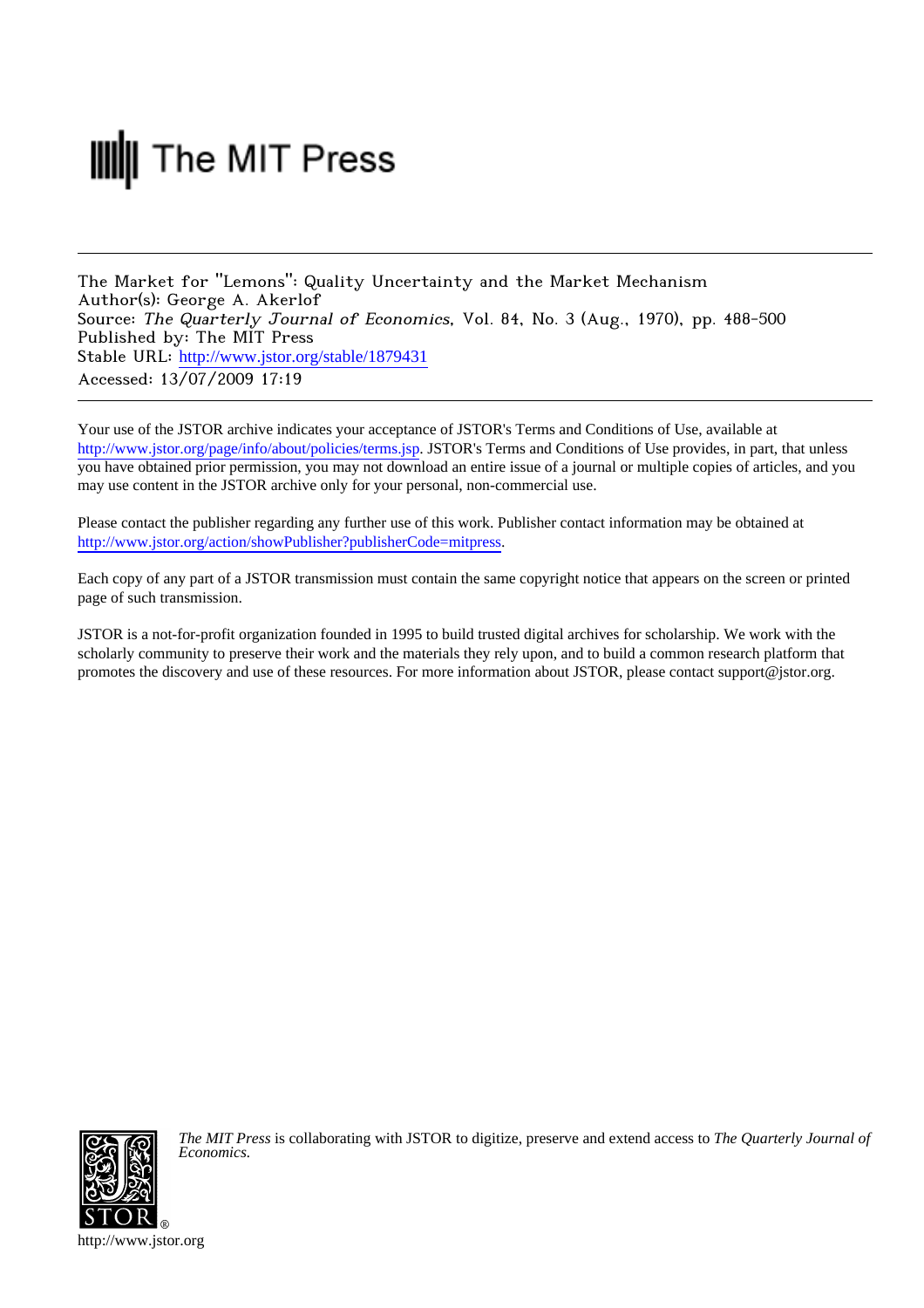# **THE MARKET FOR "LEMONS": QUALITY UNCERTAINTY AND THE MARKET MECHANISM \***

#### **GEORGE A. AKERLOF**

I. Introduction, 488. - II. The model with automobiles as an example, **489.- III. Examples and applications, 492.- IV. Counteracting institutions, 499. -V. Conclusion, 500.** 

#### **I. INTRODUCrION**

**This paper relates quality and uncertainty. The existence of goods of many grades poses interesting and important problems for the theory of markets. On the one hand, the interaction of quality differences and uncertainty may explain important institutions of the labor market. On the other hand, this paper presents a struggling attempt to give structure to the statement: "Business in underdeveloped countries is difficult"; in particular, a structure is given for determining the economic costs of dishonesty. Additional applications of the theory include comments on the structure of money markets, on the notion of "insurability," on the liquidity of durables, and on brand-name goods.** 

**There are many markets in which buyers use some market statistic to judge the quality of prospective purchases. In this case there is incentive for sellers to market poor quality merchandise, since the returns for good quality accrue mainly to the entire group whose statistic is affected rather than to the individual seller. As a result there tends to be a reduction in the average quality of goods and also in the size of the market. It should also be perceived that in these markets social and private returns differ, and therefore, in some cases, governmental intervention may increase the welfare of all parties. Or private institutions may arise to take advantage of the potential increases in welfare which can accrue to all parties. By nature, however, these institutions are nonatomistic, and therefore concentrations of power - with ill consequences of their own can develop.** 

**\*The author would especially like to thank Thomas Rothenberg for invaluable comments and inspiration. In addition he is indebted to Roy Radner, Albert Fishlow, Bernard Saffran, William D. Nordhaus, Giorgio La Malfa, Charles C. Holt, John Letiche, and the referee for help and sugges-tions. He would also like to thank the Indian Statistical Institute and the Ford Foundation for financial support.**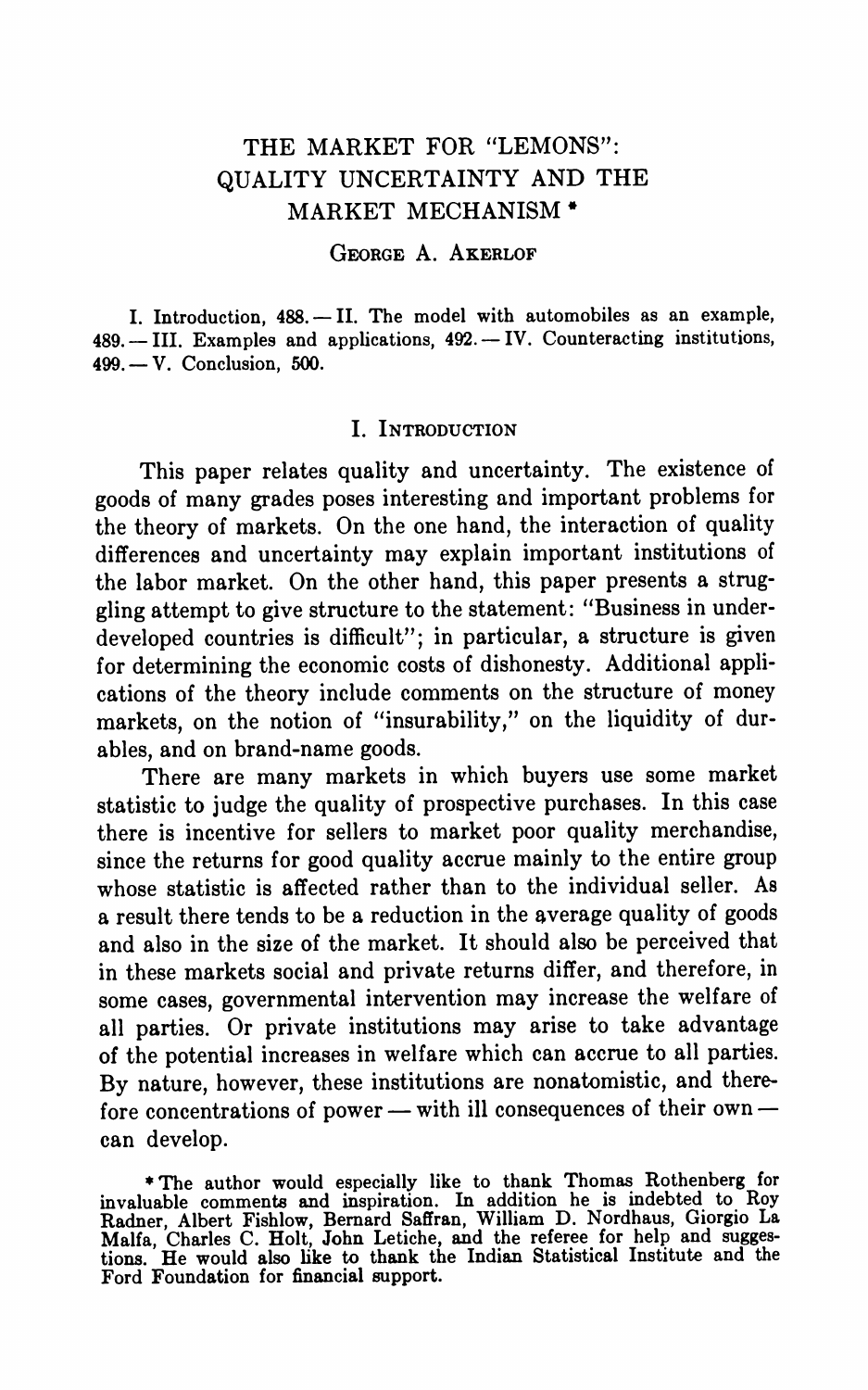**The automobile market is used as a finger exercise to illustrate and develop these thoughts. It should be emphasized that this market is chosen for its concreteness and ease in understanding rather than for its importance or realism.** 

### **II. THE MODEL WITH AUTOMOBILES AS AN EXAMPLE**

#### **A. The Automobiles Market**

**The example of used cars captures the essence of the problem. From time to time one hears either mention of or surprise at the large price difference between new cars and those which have just left the showroom. The usual lunch table justification for this phenomenon is the pure joy of owning a "new" car. We offer a different explanation. Suppose (for the sake of clarity rather than reality) that there are just four kinds of cars. There are new cars and used cars. There are good cars and bad cars (which in America are known as "lemons"). A new car may be a good car or a lemon, and of course the same is true of used cars.** 

**The individuals in this market buy a new automobile without knowing whether the car they buy will be good or a lemon. But they do know that with probability q it is a good car and with probability**   $(1-q)$  it is a lemon; by assumption, q is the proportion of good cars produced and  $(1 - q)$  is the proportion of lemons.

**After owning a specific car, however, for a length of time, the car owner can form a good idea of the quality of this machine; i.e., the owner assigns a new probability to the event that his car is a lemon. This estimate is more accurate than the original estimate. An asymmetry in available information has developed: for the sellers now have more knowledge about the quality of a car than the buyers. But good cars and bad cars must still sell at the same price -since it is impossible for a buyer to tell the difference between a good car and a bad car. It is apparent that a used car cannot have the same valuation as a new car - if it did have the same valuation, it would clearly be advantageous to trade a lemon at the price of new car, and buy another new car, at a higher probability q of being good and a lower probability of being bad. Thus the owner of a good machine must be locked in. Not only is it true that he cannot receive the true value of his car, but he cannot even obtain the expected value of a new car.** 

**Gresham's law has made a modified reappearance. For most cars traded will be the "lemons," and good cars may not be traded at all. The "bad" cars tend to drive out the good (in much the**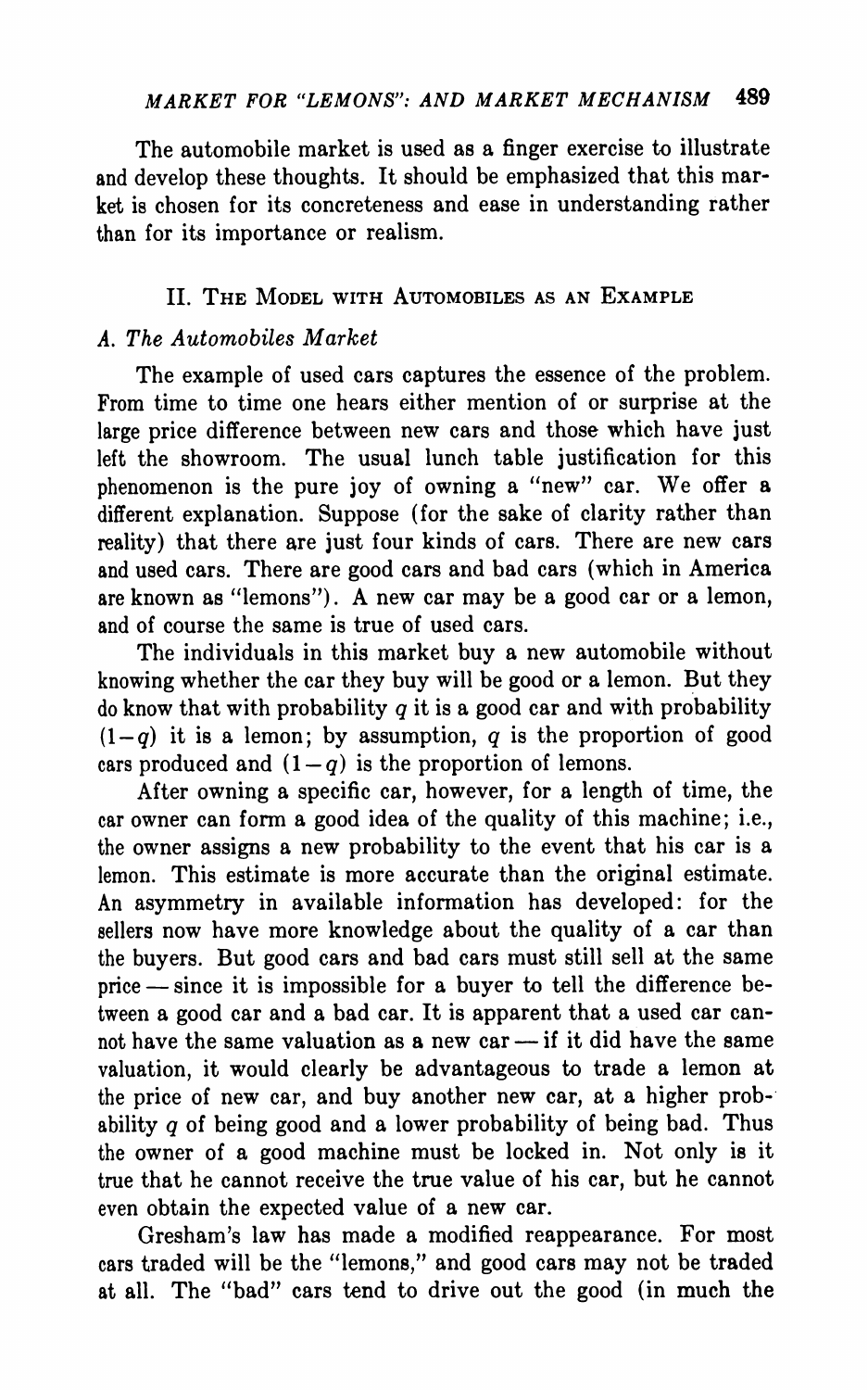**same way that bad money drives out the good). But the analogy with Gresham's law is not quite complete: bad cars drive out the good because they sell at the same price as good cars; similarly, bad money drives out good because the exchange rate is even. But the bad cars sell at the same price as good cars since it is impossible for a buyer to tell the difference between a good and a bad car; only the seller knows. In Gresham's law, however, presumably both buyer and seller can tell the difference between good and bad money. So the analogy is instructive, but not complete.** 

## **B. Asymmetrical Information**

**It has been seen that the good cars may be driven out of the market by the lemons. But in a more continuous case with different grades of goods, even worse pathologies can exist. For it is quite possible to have the bad driving out the not-so-bad driving out the medium driving out the not-so-good driving out the good in such a sequence of events that no market exists at all.** 

**One can assume that the demand for used automobiles depends**  most strongly upon two variables — the price of the automobile p and the average quality of used cars traded,  $\mu$ , or  $Q^d = D(p, \mu)$ . Both the supply of used cars and also the average quality  $\mu$  will depend upon the price, or  $\mu = \mu$  (p) and  $S = S(p)$ . And in equilibrium the **supply must equal the demand for the given average quality, or**   $S(p) = D(p, \mu(p))$ . As the price falls, normally the quality will **also fall. And it is quite possible that no goods will be traded at any price level.** 

**Such an example can be derived from utility theory. Assume that there are just two groups of traders: groups one and two. Give group one a utility function** 

$$
U_1 = M + \sum_{i=1}^n x_i
$$

where  $M$  is the consumption of goods other than automobiles,  $x_i$ **is the quality of the ith automobile, and n is the number of automobiles.** 

**Similarly, let** 

$$
U_2 = M + \sum_{i=1}^{n} 3/2x_i
$$

where  $M$ ,  $x_i$ , and  $n$  are defined as before.

**Three comments should be made about these utility functions: (1) without linear utility (say with logarithmic utility) one gets needlessly mired in algebraic complication. (2) The use of**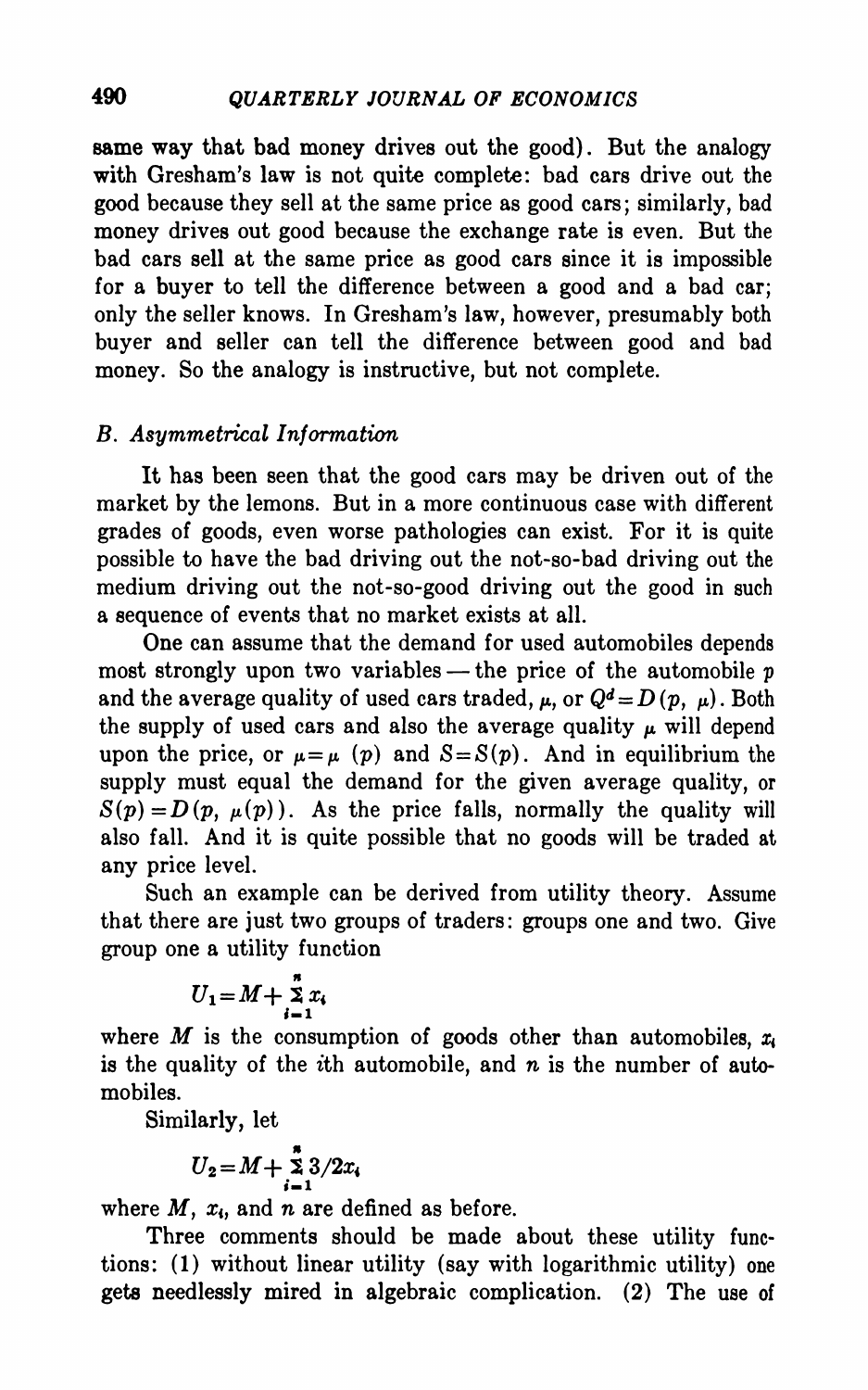**linear utility allows a focus on the effects of asymmetry of information; with a concave utility function we would have to deal jointly with the usual risk-variance effects of uncertainty and the special**  effects we wish to discuss here. (3)  $U_1$  and  $U_2$  have the odd char**acteristic that the addition of a second car, or indeed a kth car, adds the same amount of utility as the first. Again realism is sacrificed to avoid a diversion from the proper focus.** 

**To continue, it is assumed (1) that both type one traders and type two traders are von Neumann-Morgenstern maximizers of expected utility; (2) that group one has N cars with uniformly**  distributed quality x,  $0 \le x \le 2$ , and group two has no cars; (3) that **the price of "other goods" M is unity.** 

**Denote the income (including that derived from the sale of**  automobiles) of all type one traders as  $Y_1$  and the income of all type two traders as  $Y_2$ . The demand for used cars will be the sum **of the demands by both groups. When one ignores indivisibilities, the demand for automobiles by type one traders will be** 

| $D_1 = Y_1/p$ | $\mu/p > 1$      |
|---------------|------------------|
| $D_1=0$       | $\mu$ / $p$ < 1. |

**And the supply of cars offered by type one traders is** 

(1)  $S_2 = pN/2$   $p \le 2$ 

**with average quality** 

(2)  $\mu = p/2$ .

**(To derive (1) and (2), the uniform distribution of automobile quality is used.)** 

**Similarly the demand of type two traders is** 

| $D_2 = Y_2 / p$ | $3\mu/2\!>\!p$ |
|-----------------|----------------|
| $D_2=0$         | $3\mu/2 < p$   |

**and** 

 $S_2 = 0.$ 

Thus total demand  $D(p, \mu)$  is

| $D(p, \mu) = (Y_2 + Y_1)/p$ | if $p < \mu$          |
|-----------------------------|-----------------------|
| $D(p, \mu) = Y_2/p$         | if $\mu < p < 3\mu/2$ |
| $D(p, \mu) = 0$             | if $p > 3\mu/2$ .     |

However, with price  $p$ , average quality is  $p/2$  and therefore at no **price will any trade take place at all: in spite of the fact that at any given price between 0 and 3 there are traders of type one who are willing to sell their automobiles at a price which traders of type two are willing to pay.**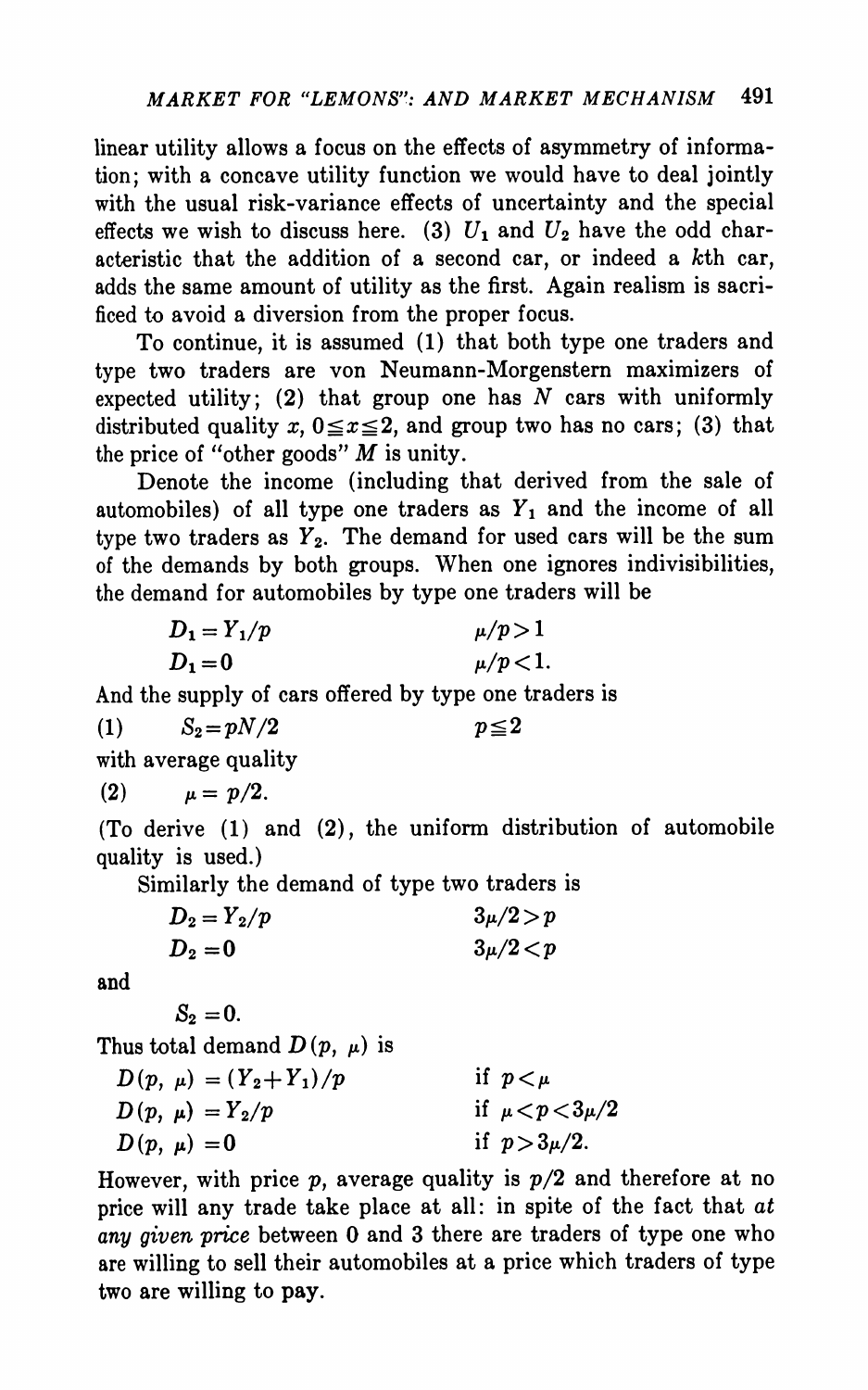#### **C. Symmetric Information**

**The foregoing is contrasted with the case of symmetric information. Suppose that the quality of all cars is uniformly distributed,**   $0 \le x \le 2$ . Then the demand curves and supply curves can be written **as follows:** 

**Supply** 

| $S(p) = N$                | p > 1                 |  |
|---------------------------|-----------------------|--|
| $S(p)=0$                  | $p<1$ .               |  |
| And the demand curves are |                       |  |
| $D(p) = (Y_2 + Y_1)/p$    | p<1                   |  |
| $D(p) = (Y_2/p)$          | 1 < p < 3/2           |  |
| $D(p) = 0$                | $p > 3/2$ .           |  |
| In equilibrium            |                       |  |
| $(3)$ $p=1$               | if $Y_2 < N$          |  |
| (4)<br>$p = Y_2/N$        | if $2Y_2/3 < N < Y_2$ |  |
| (5)<br>$p = 3/2$          | if $N < 2Y_2/3$ .     |  |

If  $N < Y_2$  there is a gain in utility over the case of asymmetrical information of  $N/2$ . (If  $N > Y_2$ , in which case the income of type **two traders is insufficient to buy all N automobiles, there is a gain**  in utility of  $Y_2/2$  units.)

**Finally, it should be mentioned that in this example, if traders of groups one and two have the same probabilistic estimates about the quality of individual automobiles - though these estimates may**  vary from automobile to automobile  $-$  (3), (4), and (5) will still **describe equilibrium with one slight change: p will then represent the expected price of one quality unit.** 

#### **III. EXAMPLES AND APPLICATIONS**

#### **A. Insurance**

**It is a well-known fact that people over 65 have great difficulty in buying medical insurance. The natural question arises: why doesn't the price rise to match the risk?** 

**Our answer is that as the price level rises the people who insure themselves will be those who are increasingly certain that they will need the insurance; for error in medical check-ups, doctors' sympathy with older patients, and so on make it much easier for the applicant to assess the risks involved than the insurance company. The result is that the average medical condition of insurance**  applicants deteriorates as the price level rises — with the result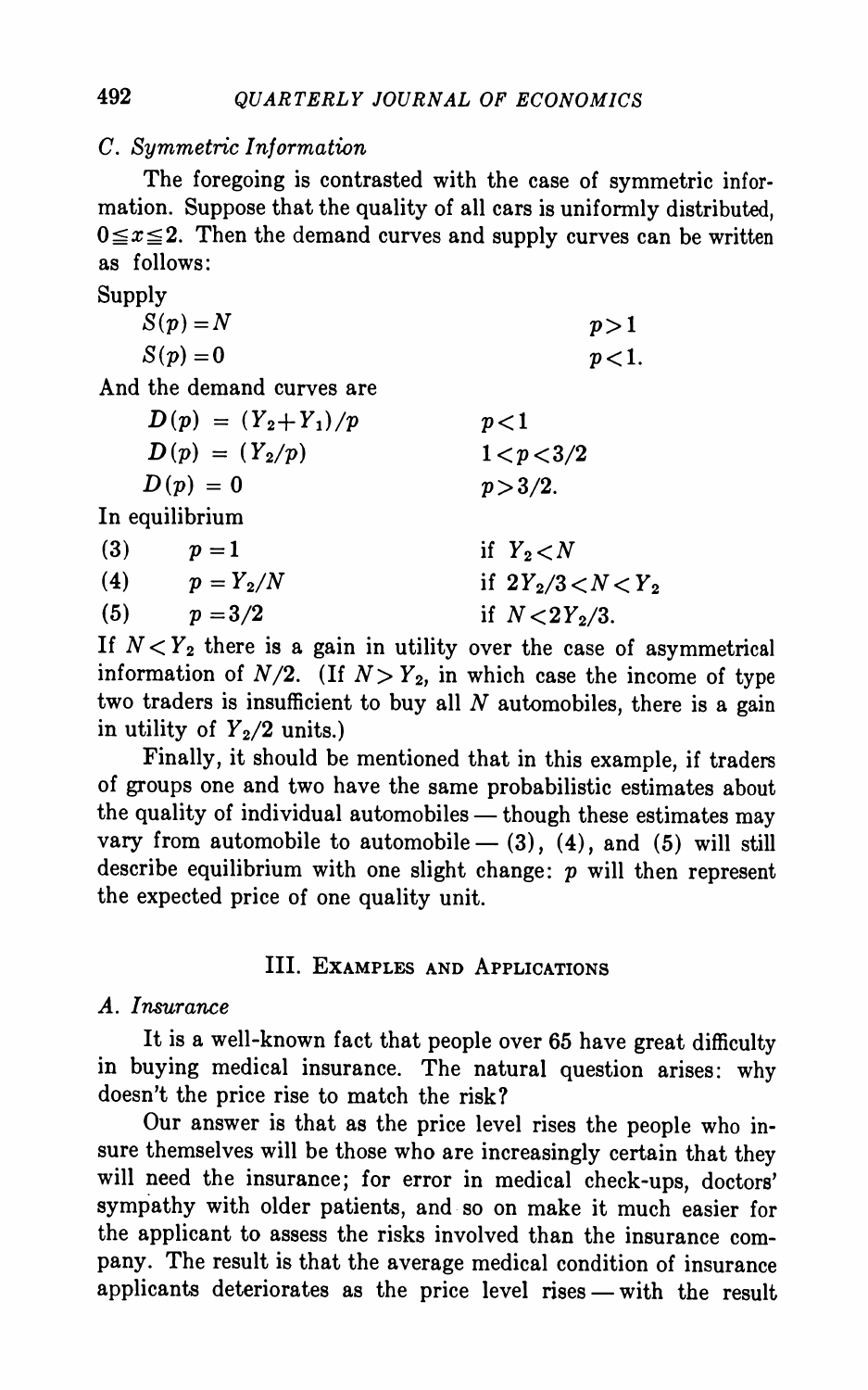**that no insurance sales may take place at any price.' This is strictly analogous to our automobiles case, where the average quality of used cars supplied fell with a corresponding fall in the price level. This agrees with the explanation in insurance textbooks:** 

**Generally speaking policies are not available at ages materially greater than sixty-five.... The term premiums are too high for any but the most pessimistic (which is to say the least healthy) insureds to find attractive. Thus there is a severe problem of adverse selection at these ages.2** 

**The statistics do not contradict this conclusion. While demands for health insurance rise with age, a 1956 national sample survey of 2,809 families with 8,898 persons shows that hospital insurance coverage drops from 63 per cent of those aged 45 to 54, to 31 per cent for those over 65. And surprisingly, this survey also finds average medical expenses for males aged 55 to 64 of \$88, while males over 65 pay an average of \$77.3 While noninsured expenditure rises from \$66 to \$80 in these age groups, insured expenditure declines from \$105 to \$70. The conclusion is tempting that insurance companies are particularly wary of giving medical insurance to older people.** 

**The principle of "adverse selection" is potentially present in all lines of insurance. The following statement appears in an insurance textbook written at the Wharton School:** 

**There is potential adverse selection in the fact that healthy term insurance policy holders may decide to terminate their coverage when they become older and premiums mount. This action could leave an insurer with an undue proportion of below average risks and claims might be higher than anticipated. Adverse selection "appears (or at least is possible) whenever the individual or group insured has freedom to buy or not to buy, to choose the amount or plan of insurance, and to persist or to discontinue as a policy holder." '** 

**Group insurance, which is the most common form of medical insurance in the United States, picks out the healthy, for generally** 

**<sup>1.</sup> Arrow's fine article, "Uncertainty and Medical Care" (American Economic Review, Vol. 53, 1963), does not make this point explicitly. He emphasizes "moral hazard" rather than "adverse selection." In its strict sense, the presence of "moral hazard" is equally disadvantageous for both governmental and private programs; in its broader sense, which includes "adverse selection," "moral hazard" gives a decided advantage to government insurance programs.** 

**<sup>2. 0.</sup> D. Dickerson, Health Insurance (Homewood, Ill.: Irwin, 1959),** 

**p. 333. 3. 0. W. Anderson (with J. J. Feldman), Family Medical Costs and In-surance (New York: McGraw-Hill, 1956).** 

**<sup>4.</sup> H. S. Denenberg, R. D. Eilers, G. W. Hoffman, C. A. Kline, J. J. Melone, and H. W. Snider, Risk and Insurance (Englewood Cliffs, N. J.: Prentice Hall, 1964), p. 446.**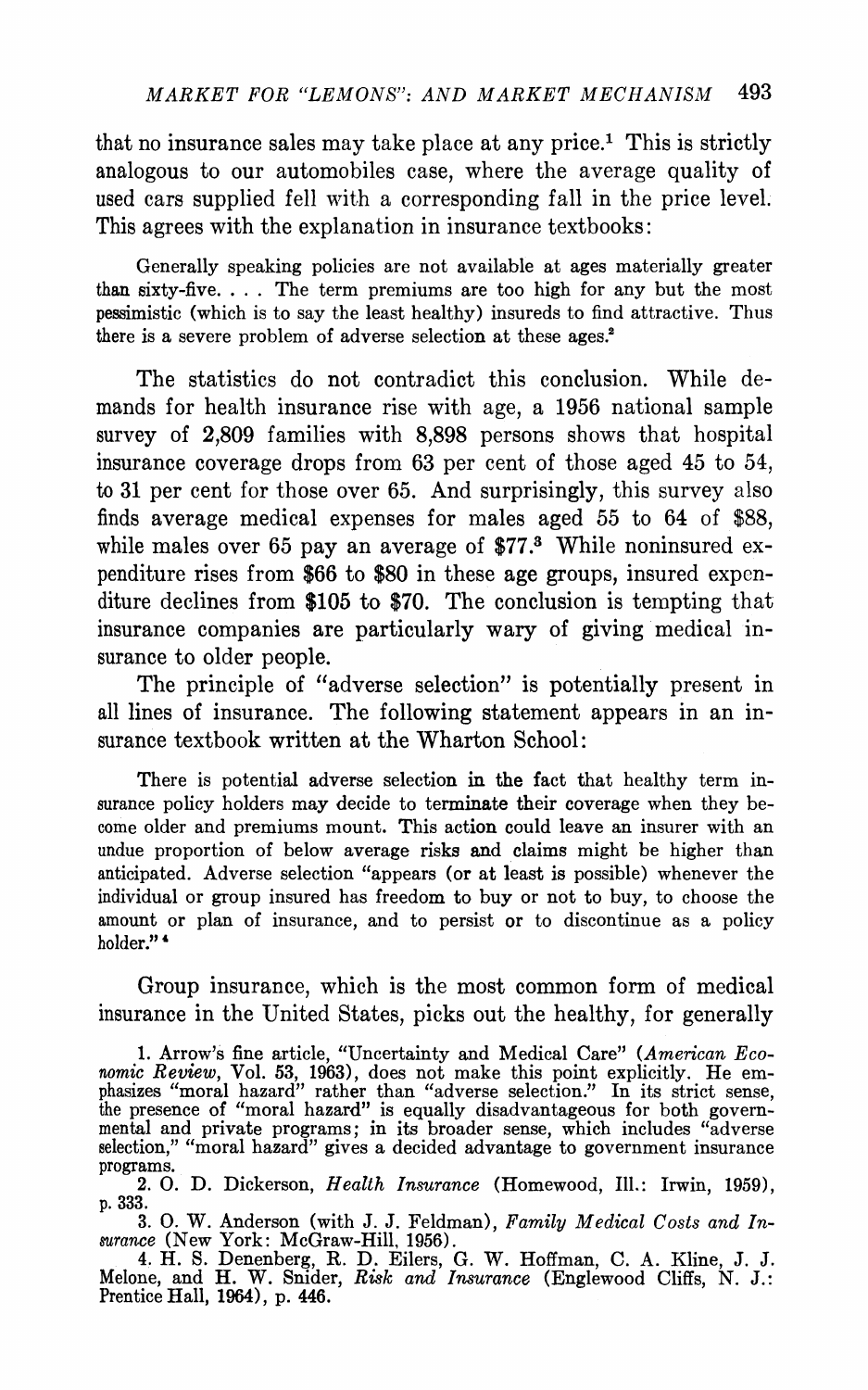**adequate health is a precondition for employment. At the same time this means that medical insurance is least available to those who need it most, for the insurance companies do their own "adverse selection."** 

**This adds one major argument in favor of medicare.5 On a cost benefit basis medicare may pay off: for it is quite possible that every individual in the market would be willing to pay the expected cost of his medicare and buy insurance, yet no insurance**  company can afford to sell him a policy — for at any price it will **attract too many "lemons." The welfare economics of medicare, in this view, is exactly analogous to the usual classroom argument for public expenditure on roads.** 

# **B. The Employment of Minorities**

**The Lemons Principle also casts light on the employment of minorities. Employers may refuse to hire members of minority groups for certain types of jobs. This decision may not reflect irrationality or prejudice -but profit maximization. For race may serve as a good statistic for the applicant's social background, quality of schooling, and general job capabilities.** 

**Good quality schooling could serve as a substitute for this statistic; by grading students the schooling system can give a better indicator of quality than other more superficial characteristics. As T. W. Schultz writes, "The educational establishment discovers and cultivates potential talent. The capabilities of children and mature students can never be known until found and cultivated." 6 (Italics added.) An untrained worker may have valuable natural talents, but these talents must be certified by "the educational establishment" before a company can afford to use them. The certifying establishment, however, must be credible; the unreliability of slum schools decreases the economic possibilities of their students.** 

**This lack may be particularly disadvantageous to members of** 

**5. The following quote, again taken from an insurance textbook, shows how far the medical insurance market is from perfect competition:** 

**is . .insurance companies must screen their applicants. Naturally it**  is true that many people will voluntarily seek adequate insurance on their own initiative. But in such lines as accident and health insurance, companies are likely to give a second look to persons who voluntarily seek **insurance without being approached by an agent." (F. J. Angell, Insur-ance, Principles and Practices, New York: The Ronald Press, 1957, pp. 8-9.)** 

**This shows that insurance is not a commodity for sale on the open market. 6. T. W. Schultz, The Economic Value of Education (New York: Columbia University Press, 1964), p. 42.**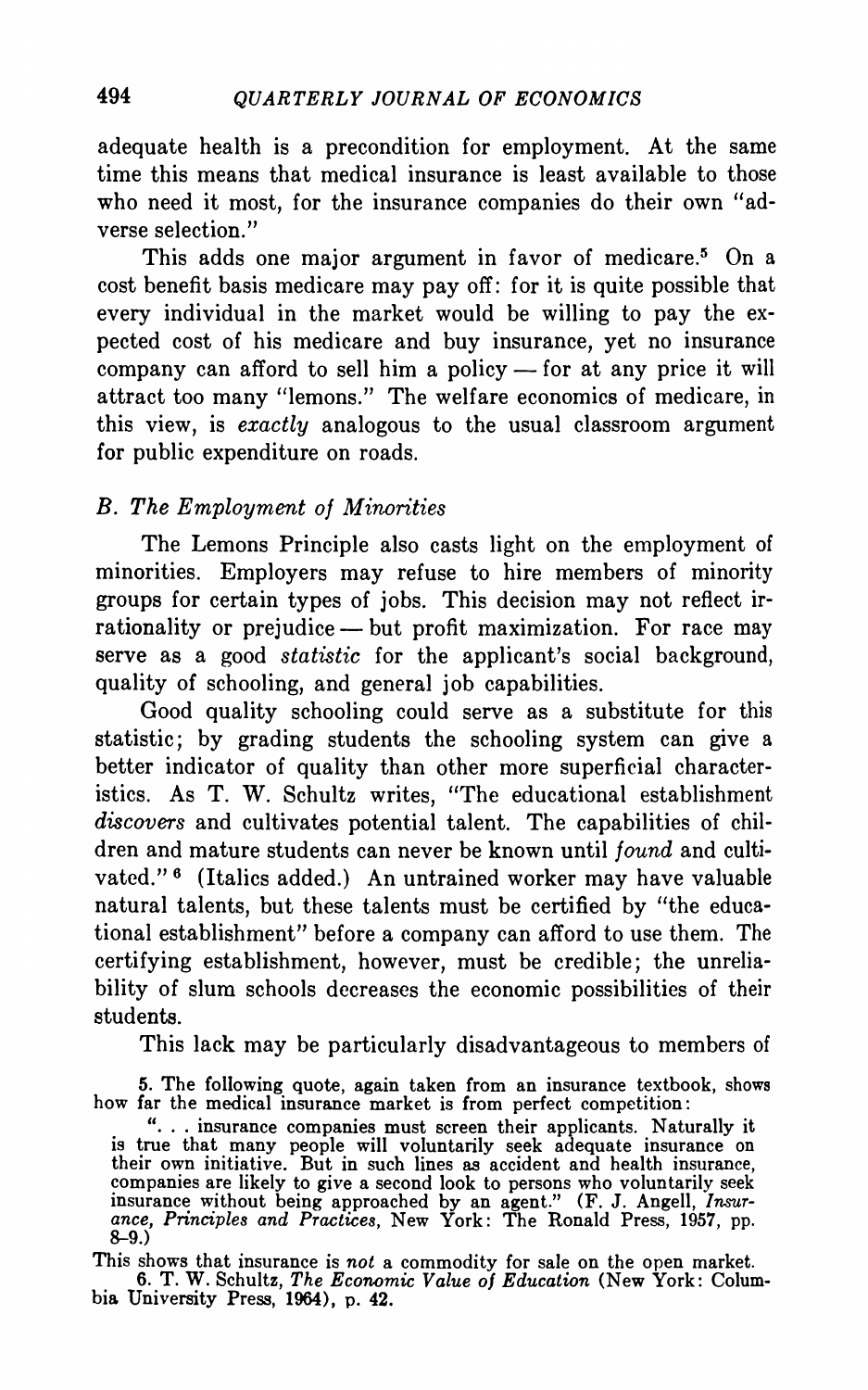**already disadvantaged minority groups. For an employer may make a rational decision not to hire any members of these groups in responsible positions - because it is difficult to distinguish those with good job qualifications from those with bad qualifications. This type of decision is clearly what George Stigler had in mind when he wrote, "in a regime of ignorance Enrico Fermi would have been a gardener, Von Neumann a checkout clerk at a drugstore." <sup>7</sup>**

**As a result, however, the rewards for work in slum schools tend to accrue to the group as a whole -in raising its average quality -rather than to the individual. Only insofar as information in addition to race is used is there any incentive for training.** 

**An additional worry is that the Office of Economic Opportunity is going to use cost-benefit analysis to evaluate its programs. For many benefits may be external. The benefit from training minority groups may arise as much from raising the average quality of the group as from raising the quality of the individual trainee; and, likewise, the returns may be distributed over the whole group rather than to the individual.** 

# **C. The Costs of Dishonesty**

**The Lemons model can be used to make some comments on the costs of dishonesty. Consider a market in which goods are sold honestly or dishonestly; quality may be represented, or it may be misrepresented. The purchaser's problem, of course, is to identify quality. The presence of people in the market who are willing to offer inferior goods tends to drive the market out of existence - as in the case of our automobile "lemons." It is this possibility that represents the major costs of dishonesty - for dishonest dealings tend to drive honest dealings out of the market. There may be potential buyers of good quality products and there may be potential sellers of such products in the appropriate price range; however, the presence of people who wish to pawn bad wares as good wares tends to drive out the legitimate business. The cost of dishonesty, therefore, lies not only in the amount by which the purchaser is cheated; the cost also must include the loss incurred from driving legitimate business out of existence.** 

**Dishonesty in business is a serious problem in underdeveloped countries. Our model gives a possible structure to this statement and delineates the nature of the "external" economies involved. In particular, in the model economy described, dishonesty, or the** 

**7. G. J. Stigler, "Information and the Labor Market," Journal of Politi-cal Economy, Vol. 70 (Oct. 1962), Supplement, p. 104.**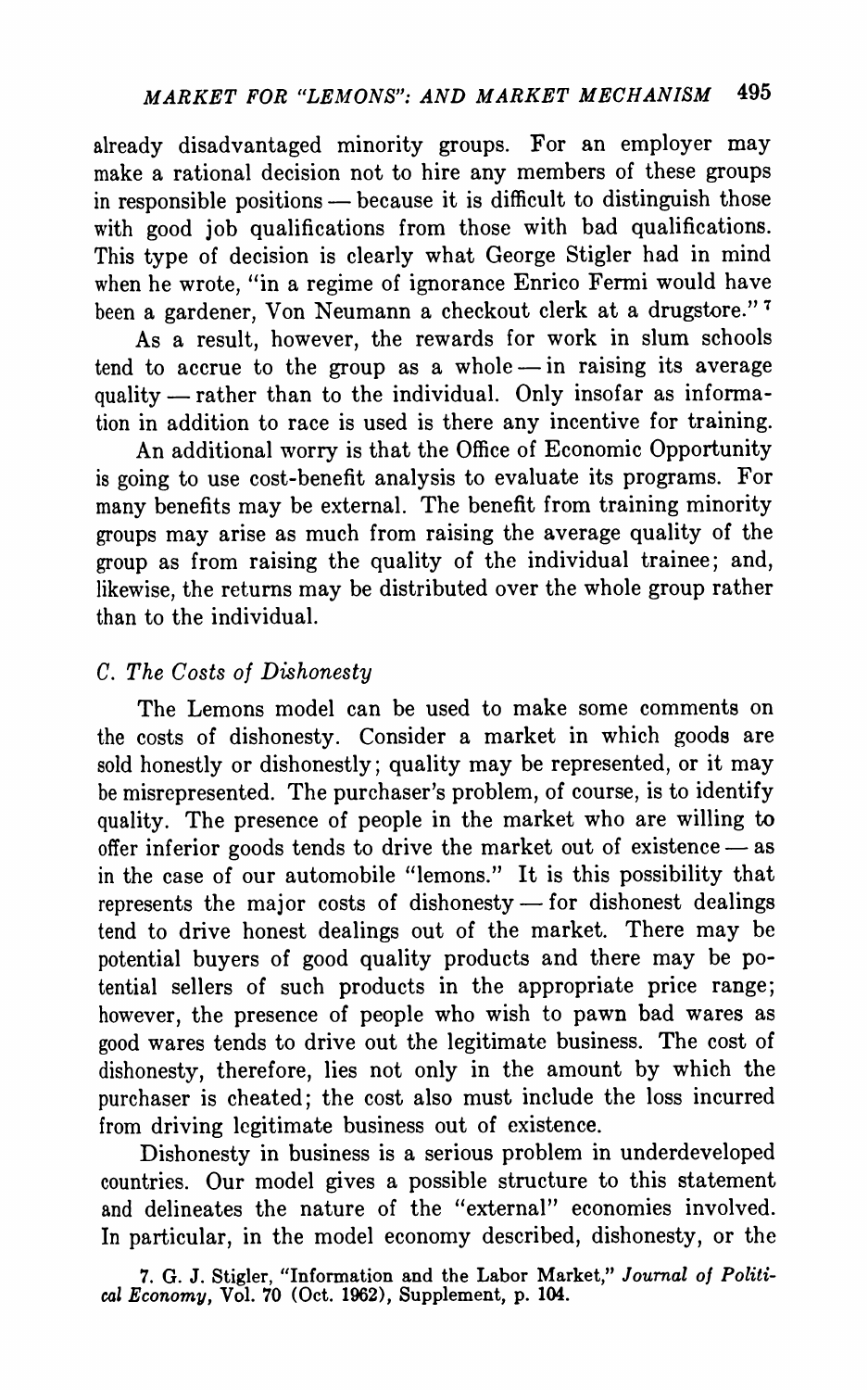**misrepresentation of the quality of automobiles, costs 1/2 unit of utility per automobile; furthermore, it reduces the size of the used car market from N to 0. We can, consequently, directly evaluate the costs of dishonesty - at least in theory.** 

**There is considerable evidence that quality variation is greater in underdeveloped than in developed areas. For instance, the need for quality control of exports and State Trading Corporations can be taken as one indicator. In India, for example, under the Export Quality Control and Inspection Act of 1963, "about 85 per cent of Indian exports are covered under one or the other type of quality control." 8 Indian housewives must carefully glean the rice of the local bazaar to sort out stones of the same color and shape which have been intentionally added to the rice. Any comparison of the heterogeneity of quality in the street market and the canned qualities of the American supermarket suggests that quality variation is a greater problem in the East than in the West.** 

**In one traditional pattern of development the merchants of the pre-industrial generation turn into the first entrepreneurs of the next. The best-documented case is Japan,9 but this also may have been the pattern for Britain and America.' In our picture the important skill of the merchant is identifying the quality of merchandise; those who can identify used cars in our example and can guarantee the quality may profit by as much as the difference between type two traders' buying price and type one traders' selling price. These people are the merchants. In production these skills are equally necessary - both to be able to identify the quality of inputs and to certify the quality of outputs. And this is one (added) reason why the merchants may logically become the first entrepreneurs.** 

**The problem, of course, is that entrepreneurship may be a scarce resource; no development text leaves entrepreneurship unemphasized. Some treat it as central.2 Given, then, that entrepreneurship is scarce, there are two ways in which product variations impede development. First, the pay-off to trade is great for wouldbe entrepreneurs, and hence they are diverted from production; second, the amount of entrepreneurial time per unit output is greater, the greater are the quality variations.** 

**8. The Times of India, Nov. 10, 1967, p. 1.** 

**9. See MI. J. Levy, Jr., "Contrasting Factors in the Modernization of China and Japan," in Economic Growth: Brazil, India, Japan, ed. S. Kuznets, et. al. (Durham, N. C.: Duke University Press, 1955).** 

**1. C. P. Kindleberger, Economic Development (New York: McGraw-Hill, 1958), p. 86.** 

**2. For example, see W. Arthur Lewis, The Theory of Economic Growth (Homewood, Ill.: Irwin, 1955), p. 196.**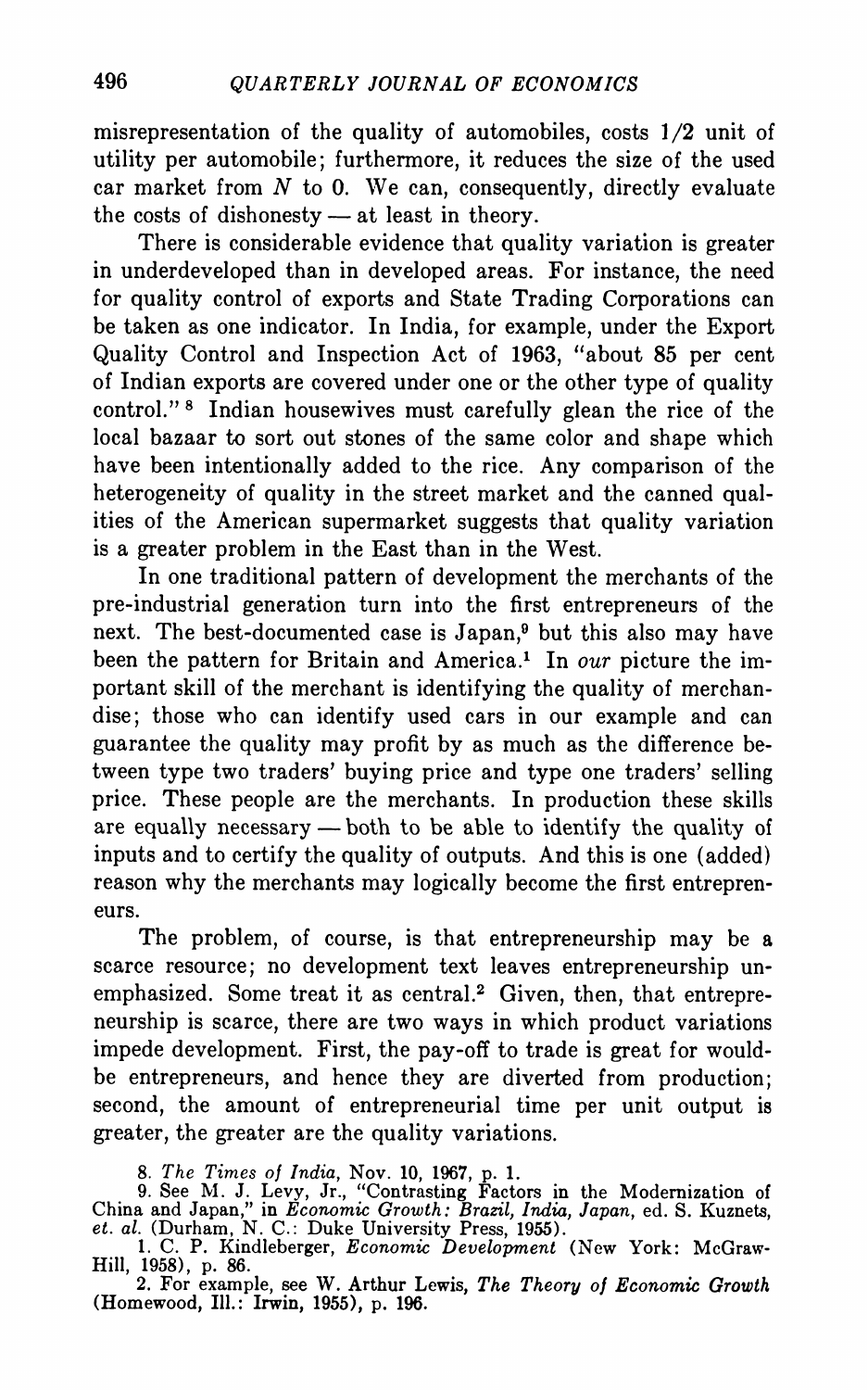### **D. Credit Markets in Underdeveloped Countries**

**(1) Credit markets in underdeveloped countries often strongly reflect the operation of the Lemons Principle. In India a major fraction of industrial enterprise is controlled by managing agencies (according to a recent survey, these "managing agencies" controlled 65.7 per cent of the net worth of public limited companies and 66 per cent of total assets).3 Here is a historian's account of the function and genesis of the "managing agency system":** 

**The management of the South Asian commercial scene remained the function of merchant houses, and a type of organization peculiar to South Asia known as the Managing Agency. When a new venture was promoted (such as a manufacturing plant, a plantation, or a trading venture), the promoters would approach an established managing agency. The promoters might be Indian or British, and they might have technical or financial resources or merely a concession. In any case they would turn to the agency because of its reputation, which would encourage confidence in the venture and stimulate investment.'** 

**In turn, a second major feature of the Indian industrial scene has been the dominance of these managing agencies by caste (or, more accurately, communal) groups. Thus firms can usually be classified according to communal origin.5 In this environment, in which outside investors are likely to be bilked of their holdings, either (1) firms establish a reputation for "honest" dealing, which confers upon them a monopoly rent insofar as their services are** 

**<sup>5.</sup> The existence of the following table (and also the small per cent of firms under mixed control) indicates the communalization of the control of firms. Source: M. M. Mehta, Structure of Indian Industries (Bombay: Popular Book Depot, 1955), p. 314.** 

|                | 1911 | DISTRIBUTION OF INDUSTRIAL CONTROL BY COMMUNITY<br>1931<br>(number of firms) | 1951 |
|----------------|------|------------------------------------------------------------------------------|------|
| <b>British</b> | 281  | 416                                                                          | 382  |
| Parsis         | 15   | 25                                                                           | 19   |
| Gujratis       |      |                                                                              |      |
| Jews           |      |                                                                              | 3    |
| Muslims        |      | 10                                                                           | 3    |
| Bengalis       |      |                                                                              | 20   |
| Marwaris       |      |                                                                              | 96   |
| Mixed control  | 28   | 28                                                                           | 79   |
| Total          |      |                                                                              |      |

**Also, for the cotton industry see H. Fukuzawa, "Cotton Mill Industry," in V. B. Singh, editor, Economic History of India, 1857-1956 (Bombay: Allied Publishers, 1965).** 

**<sup>3.</sup> Report of the Committee on the Distribution of Income and Levels of Living, Part I, Government of India, Planning Commission, Feb. 1964, p. 44.** 

**<sup>4.</sup> H. Tinker, South Asia: A Short History (New York: Praeger, 1966), p. 134.**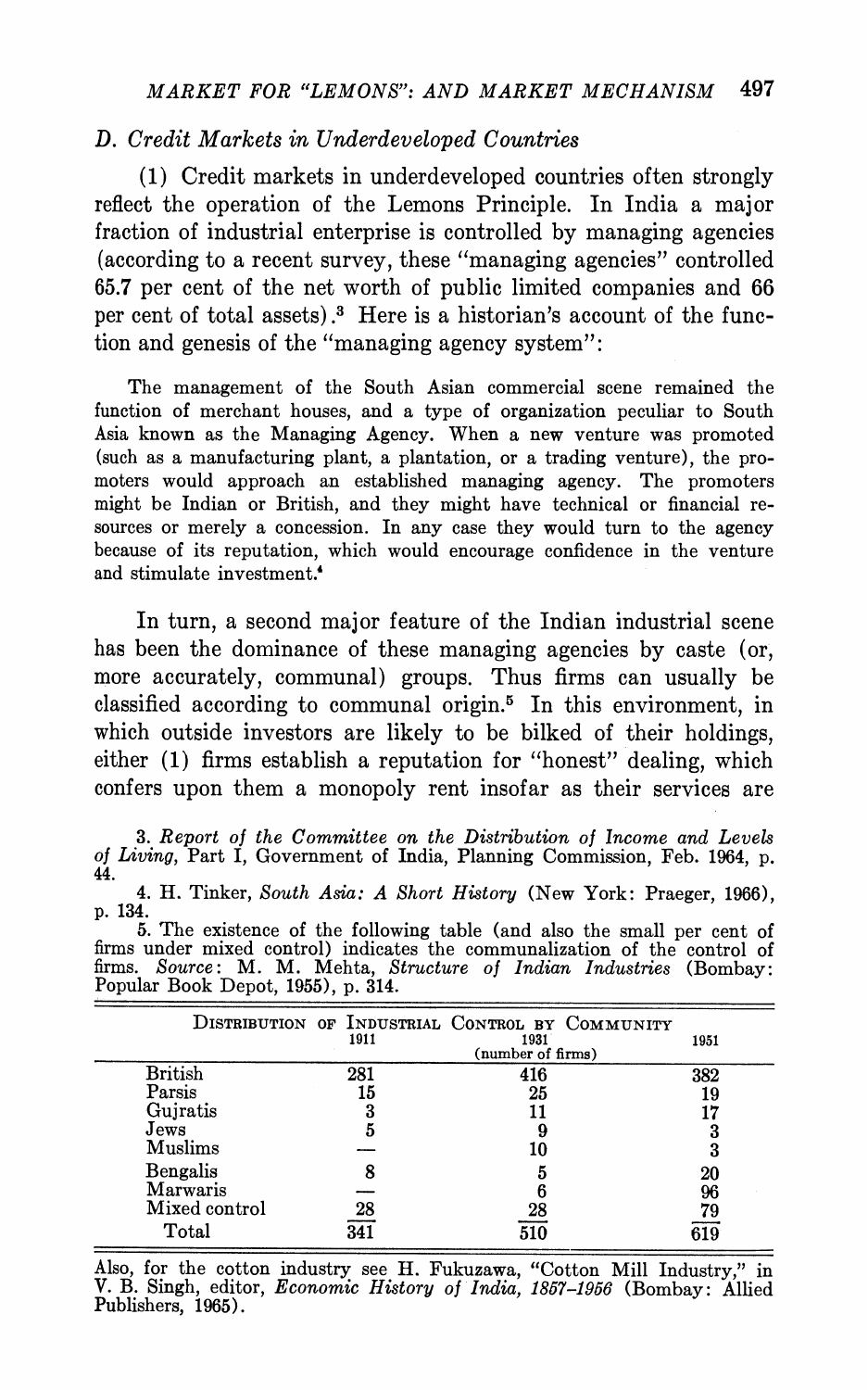**limited in supply, or (2) the sources of finance are limited to local**  communal groups which can use communal — and possibly famil**ial - ties to encourage honest dealing within the community. It is, in Indian economic history, extraordinarily difficult to discern whether the savings of rich landlords failed to be invested in the industrial sector (1) because of a fear to invest in ventures controlled by other communities, (2) because of inflated propensities to consume, or (3) because of low rates of return.6 At the very least, however, it is clear that the British-owned managing agencies tended to have an equity holding whose communal origin was more heterogeneous than the Indian-controlled agency houses, and would usually include both Indian and British investors.** 

**(2) A second example of the workings of the Lemons Principle concerns the extortionate rates which the local moneylender charges his clients. In India these high rates of interest have been the leading factor in landlessness; the so-called "Cooperative Movement" was meant to counteract this growing landlessness by setting up banks to compete with the local moneylenders.7 While the large banks in the central cities have prime interest rates of 6, 8, and 10 per cent, the local moneylender charges 15, 25, and even 50 per cent. The answer to this seeming paradox is that credit is** 

**<sup>6.</sup> For the mixed record of industrial profits, see D. H. Buchanan, The Development of Capitalist Enterprise in India (New York: Kelley, 1966, reprinted).** 

|           | Secured loans<br>(per cent)          | Commonest rates for -<br>Unsecured loans<br>(per cent)                            | Grain loans<br>(per cent) |
|-----------|--------------------------------------|-----------------------------------------------------------------------------------|---------------------------|
| Punjab    | 6 to 12                              | 12 to 24 (18 ¾                                                                    | 25                        |
|           |                                      | commonest)                                                                        |                           |
| United    |                                      |                                                                                   |                           |
| Provinces | 9 to 12                              | 24 to 37 $\frac{1}{2}$                                                            | 25                        |
|           |                                      |                                                                                   | $(50$ in Oudh $)$         |
| Bihar     |                                      | 18 %                                                                              | 50                        |
| Orissa    | 12 to 18 <sup>3</sup> / <sub>4</sub> | 25                                                                                | 25                        |
| Bengal    | 8 to 12                              | 9 to 18 for "respectable clients"                                                 |                           |
|           |                                      |                                                                                   |                           |
|           |                                      | 18 $\frac{3}{4}$ to 37 $\frac{1}{2}$ (the latter com-<br>mon to agriculturalists) |                           |
| Central   |                                      | 15 for proprietors                                                                | 25                        |
| Provinces | 6 to 12                              | 24 for occupancy tenants                                                          |                           |
|           |                                      |                                                                                   |                           |
|           |                                      | $37\frac{1}{2}$ for ryots with no right of                                        |                           |
|           |                                      | transfer                                                                          |                           |
| Bombay    | 9 <sub>to</sub> 12                   | 12 to 25 (18 commonest)                                                           |                           |
| Sind      |                                      | 36                                                                                |                           |
| Madras    | 12                                   | 15 to 18 (in insecure tracts 24                                                   | 20 to 50                  |
|           |                                      | not uncommon)                                                                     |                           |

**<sup>7.</sup> The leading authority on this is Sir Malcolm Darling. See his Punjabi Peasant in Prosperity and Debt. The following table may also prove instructive:** 

**Source: Punjabi Peasant in Prosperity and Debt, 3rd ed. (Oxford University Press, 1932), p. 190.**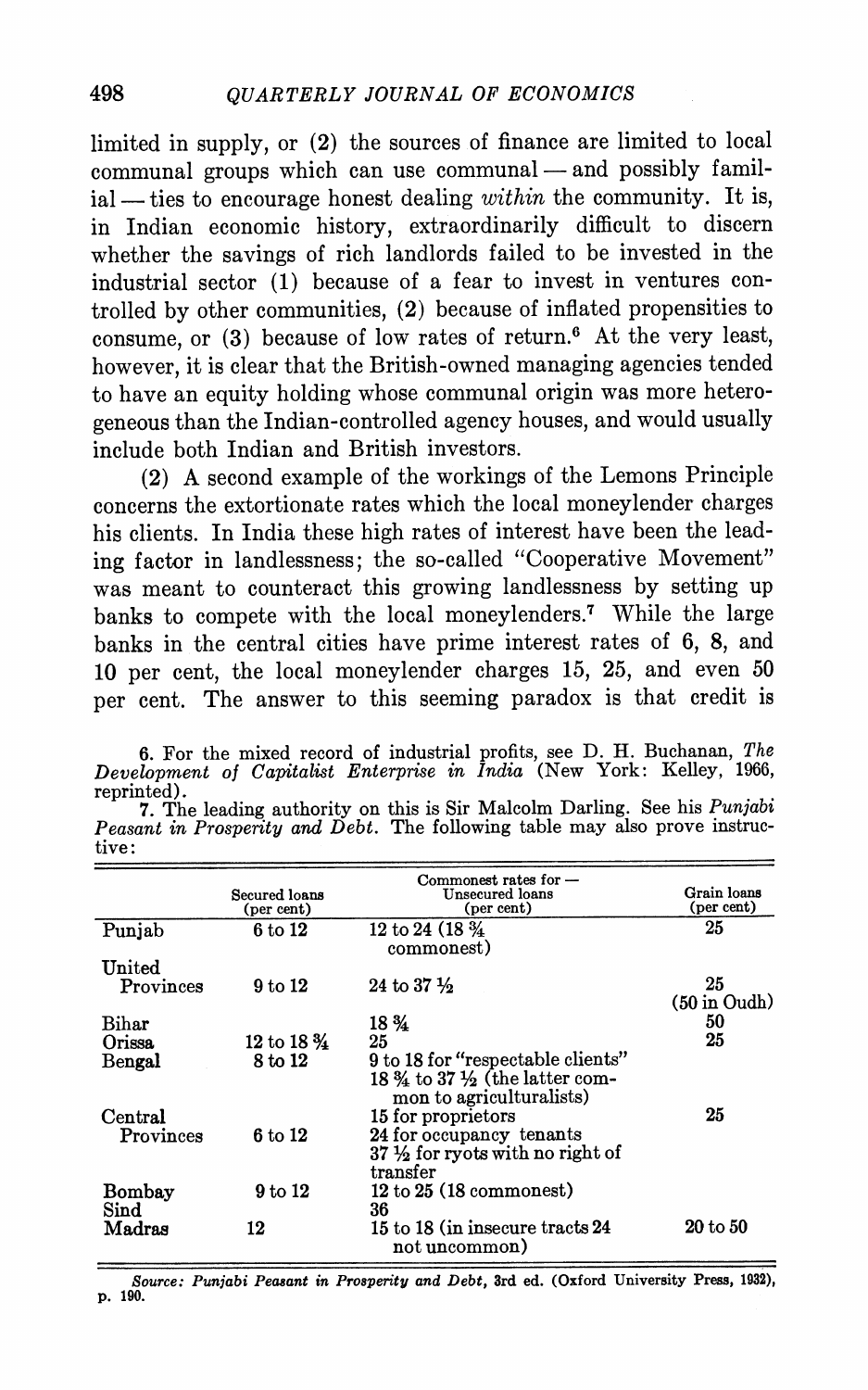**granted only where the granter has (1) easy means of enforcing his contract or (2) personal knowledge of the character of the borrower. The middleman who tries to arbitrage between the rates of the moneylender and the central bank is apt to attract all the "lemons" and thereby make a loss.** 

**This interpretation can be seen in Sir Malcolm Darling's interpretation of the village moneylender's power:** 

**It is only fair to remember that in the Indian village the money-lender is often the one thrifty person amongst a generally thriftless people; and that his methods of business, though demoralizing under modern conditions, suit the happy-go-lucky ways of the peasant. He is always accessible, even at night; dispenses with troublesome formalities, asks no inconvenient questions, advances promptly, and if interest is paid, does not press for repayment of principal. He keeps in close personal touch with his clients, and in many villages shares their occasions of weal or woe. With his intimate knowledge of those around him he is able, without serious risk, to finance those who would otherwise get no loan at all. [Italics added.] <sup>8</sup>**

**Or look at Barbara Ward's account:** 

**A small shopkeeper in a Hong Kong fishing village told me: "I give credit to anyone who anchors regularly in our bay; but if it is someone I don't know well, then I think twice about it unless I can find out all about him."9** 

**Or, a profitable sideline of cotton ginning in Iran is the loaning of money for the next season, since the ginning companies often have a line of credit from Teheran banks at the market rate of interest. But in the first years of operation large losses are expected from unpaid debts - due to poor knowledge of the local scene.'** 

#### **IV. COUNTERACTING INSTITUTIONS**

**Numerous institutions arise to counteract the effects of quality uncertainty. One obvious institution is guarantees. Most consumer durables carry guarantees to ensure the buyer of some normal expected quality. One natural result of our model is that the risk is borne by the seller rather than by the buyer.** 

**A second example of an institution which counteracts the effects of quality uncertainty is the brand-name good. Brand names** 

**<sup>8.</sup> Darling, op. cit., p. 204.** 

**<sup>9.</sup> B. Ward, "Cash or Credit Crops," Economic Development and Cul-tural Change, Vol. 8 (Jan. 1960), reprinted in Peasant Society: A Reader, ed. G. Foster et al. (Boston: Little Brown and Company, 1967). Quote on p. 142. In the same volume, see also G. W. Skinner, "Marketing and Social Structure in Rural China," and S. W. Mintz, "Pratik: Haitian Personal Economic Relations."** 

**<sup>1.</sup> Personal conversation with mill manager, April 1968.**